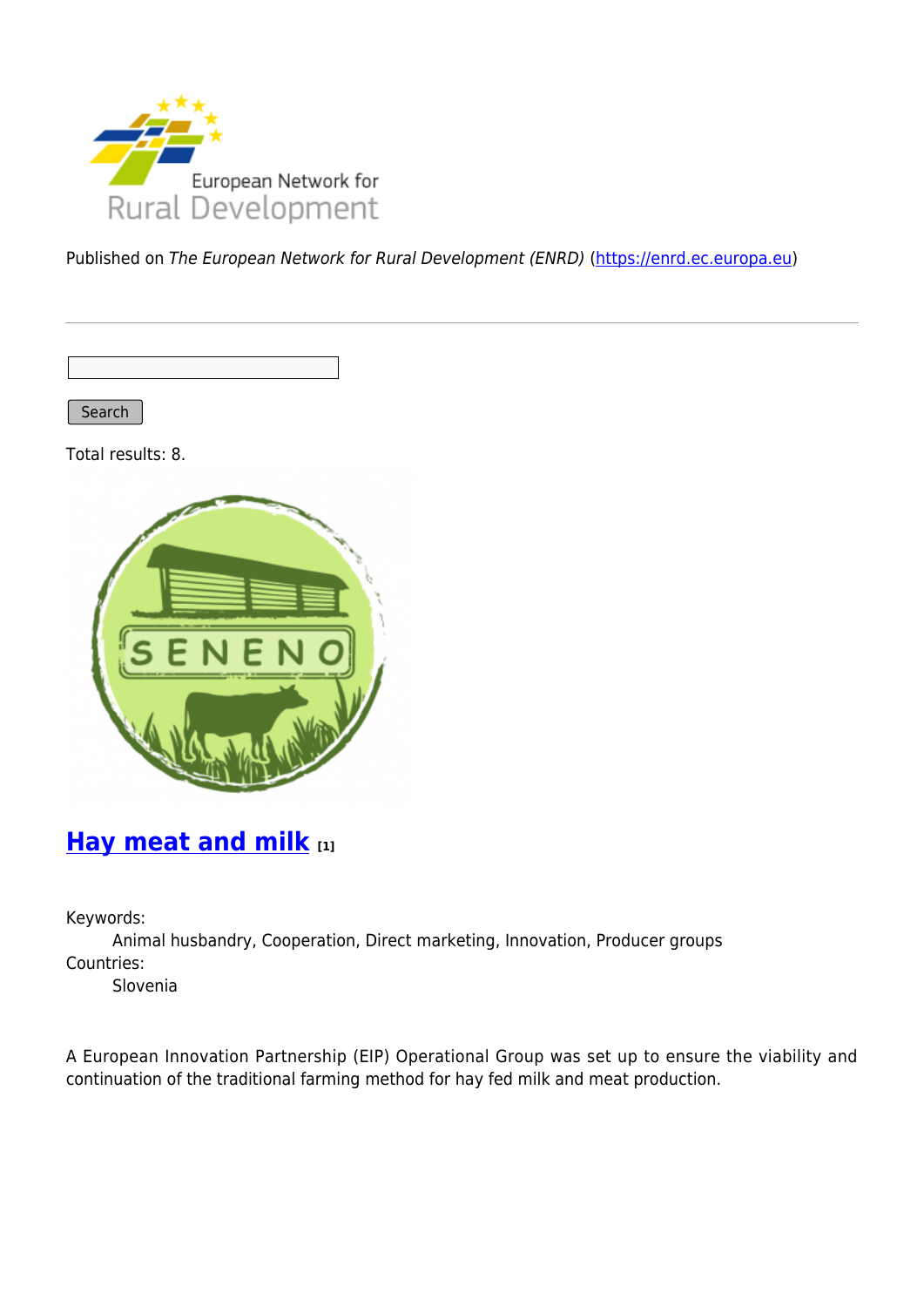

#### **[Farmers measure water – Netherlands](https://enrd.ec.europa.eu/projects-practice/farmers-measure-water-netherlands_en) [2]**

Keywords:

Agriculture, Cooperation, Digitisation, Rural Inspiration Awards: nominees, Water management Countries:

The Netherlands

This project combined state-of-the-art sensoring techniques and models with a participatory monitoring process with farmers and water authorities to create a common understanding of the main local challenges and possible solutions to enhance water quality. In addition, the process empowered individual farmers to become equal partners with water authorities as they gained knowledge and access to data. Problems with water management differ between regions, but the process of jointly collecting, learning from and acting on data can be applied across regions.



# **[MAVAS - Biosensor development for the detection of](https://enrd.ec.europa.eu/projects-practice/mavas-biosensor-development-detection-mastitis_en) [mastitis](https://enrd.ec.europa.eu/projects-practice/mavas-biosensor-development-detection-mastitis_en) [3]**

Keywords: Animal husbandry, Animal welfare, Cooperation, Innovation Countries: Estonia

An EIP-AGRI Operational Group is developing a biosensor that will quickly identify mastitis infections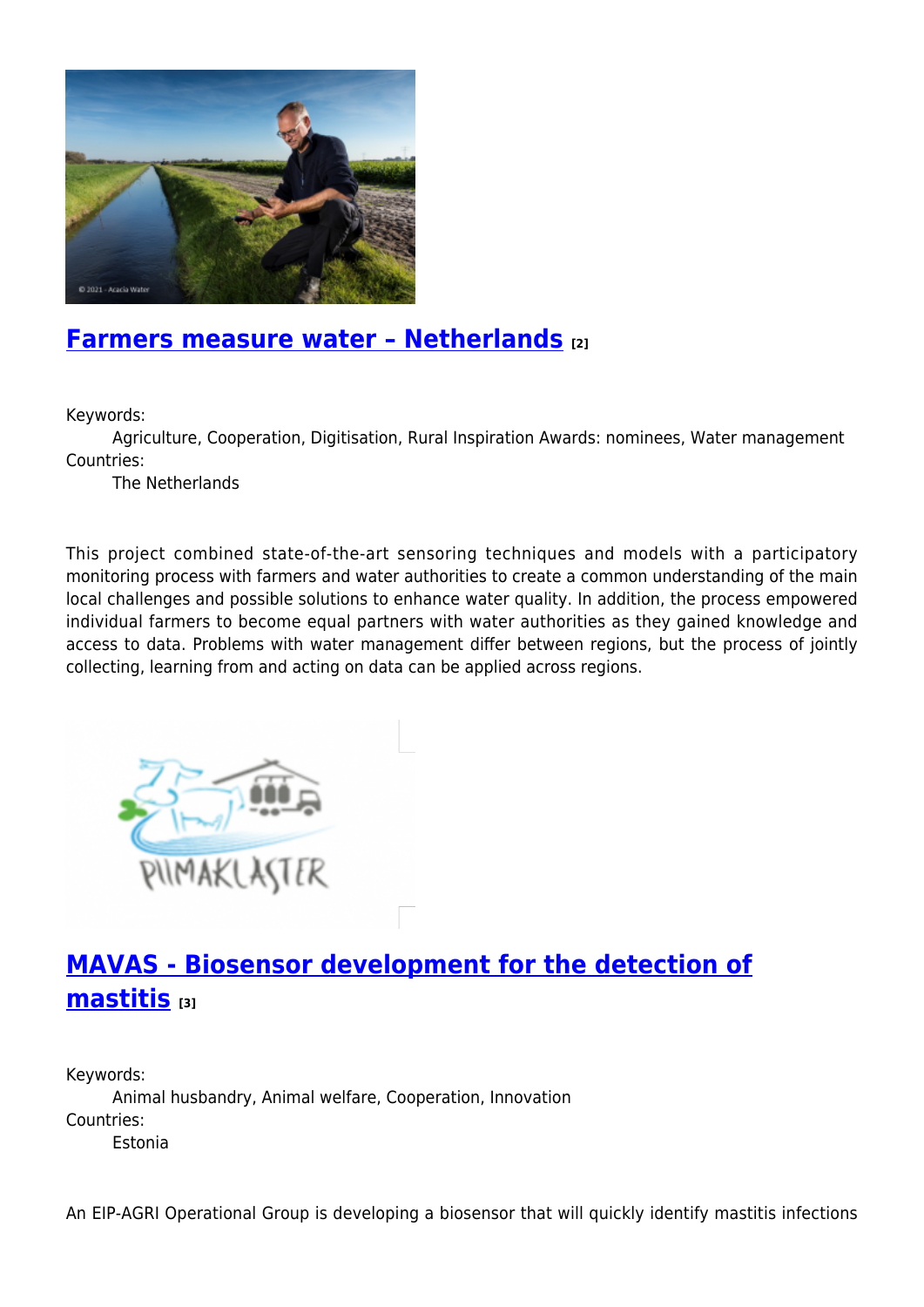in dairy cows and thus improve the efficiency of the sector.



## **[TARK LAUT - Smart cattle housing](https://enrd.ec.europa.eu/projects-practice/tark-laut-smart-cattle-housing_en) [4]**

Keywords:

Animal husbandry, Competitiveness, Cooperation, Energy efficiency, Entrepreneurship, Innovation, Renewable energy

Countries:

Estonia

A cooperative venture to develop a new generation energy efficient, thermo-regulated, shed for cattle housing.



## **[The Water Holding project of Walcheren](https://enrd.ec.europa.eu/projects-practice/water-holding-project-walcheren_en) [5]**

Keywords:

Agriculture, Climate change adaptation, Competitiveness, Cooperation, Innovation, Irrigation, Natural resources, Water management

Countries:

The Netherlands

Setting up collaborative water system measures and a governance approach to increase selfsufficiency of freshwater availability for agriculture.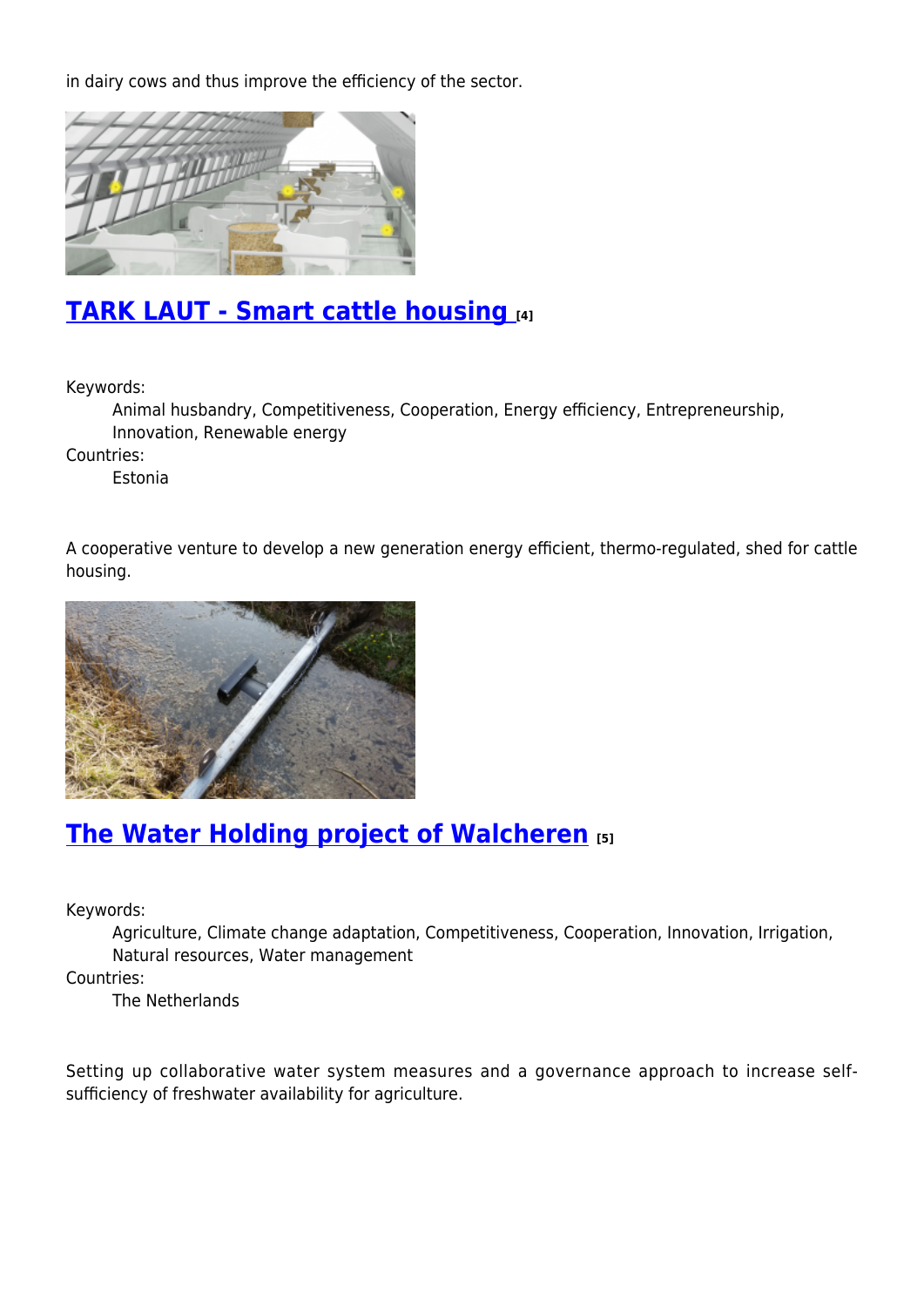

# **[Feed Back Farm - using insects for adding value to organic](https://enrd.ec.europa.eu/projects-practice/feed-back-farm-using-insects-adding-value-organic-waste-streams_en) [waste streams](https://enrd.ec.europa.eu/projects-practice/feed-back-farm-using-insects-adding-value-organic-waste-streams_en) [6]**

Keywords:

Agriculture, Bioeconomy, Competitiveness, Cooperation, Environmental sustainability, Innovation

Countries:

The Netherlands

An EIP-AGRI Operational Group project on the use of insects for adding value to organic residues from agriculture.



## **[Brickz - Natural Soil Improver](https://enrd.ec.europa.eu/projects-practice/brickz-natural-soil-improver_en) [7]**

Keywords:

Agriculture, Bioeconomy, Competitiveness, Cooperation, Entrepreneurship, Innovation, Rural Inspiration Awards: nominees

Countries:

The Netherlands

Using biomass residues to produce a fertiliser, which is then used to grow trees, and will, over time, improve soil quality, has led to significant financial savings for nature conservation organisations and tree nurseries.